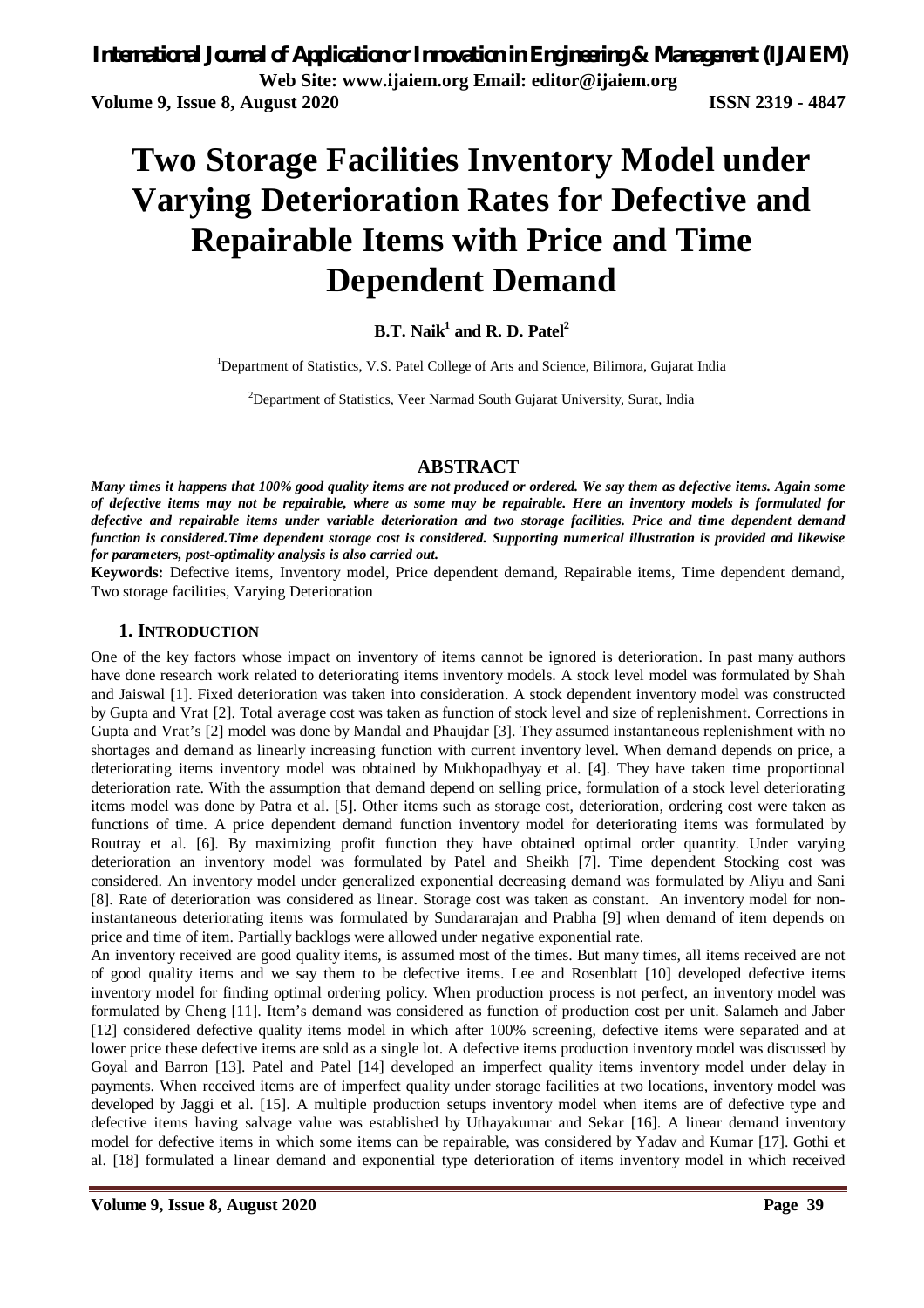#### **Volume 9, Issue 8, August 2020 ISSN 2319 - 4847**

items having defects but some of them can be repairable.

Additional items are procured by retailers beyond capacity of their Warehouse (OW) for getting advantage of price discounts. Storage facility in Rented Warehouse (RW) is better, so unit storage cost in RW is more than unit storage cost in OW of an item. It is the arrangement made for additional stock for storing excess goods. A two warehouses deteriorating items inventory model was proposed by Sarma [19]. An inventory model was proposed by Pakkala and Achary [20] under two storage facilities location with fixed rate of demand. They have taken rate of replenishment as finite and completely backlogged shortages were taken into consideration. A stock level model under two storage facilities locations for perishable items was formulated by Benkherouf [21]. A price dependent demand two storage facilities location inventory model was formulated by Jaggi and Verma [22]. Backorders were permitted and completely backlogged. A pricing decision under two storage facilities location model was considered by Sana et al. [23]. Yu et al. [24] gave two warehouses deteriorating items inventory model with decreasing rental over time. A ramp type demand and fixed storage cost deteriorating items inventory model for two warehouses was formulated by Kumar et al. [25]. A linear demand and time dependent storage cost inventory model under two warehouses was developed by Sheikh and Patel [26]. An inventory model for deteriorating items under inflation and time dependent demand with two storage facilities was discussed by Singh et al. [27]. Shortages were permitted and partial backlogged.

For defective and repairable items under different deterioration rates, an inventory model is formulated with two storage facilities location. Price and time related demand pattern is considered. Backlogged are not permitted. Time dependent storage cost is considered. Model is justified with numerical example. For parameters, post-optimality computations are also carried out.

#### **2.NOTATIONS AND ASSUMPTIONS**

**Notations** Model is developed considering following notations considered:  $D(t, p)$  : a + b t – pp, where a > 0, 0 < b < 1, p > 0, p > 0  $HC(OW)$ : OW has time varying holding cost  $(h_1 + j_1 t, h_1 > 0, 0 < j_1 < 1)$ HC( RW): RW has time varying holding cost  $(h_2+j_2t, h_2>0, 0 \le j_2 \le 1)$ CO : Charge of ordering CD : Charge of deterioration c : Purchasing cost of one unit of item p : Selling price of one unit of item d : % items of defective type 1-d : % of perfect items  $d_1$  : Items for repairing (in %) λ : Rate of screening SR : Revenue from sales z : Unit cost of screening  $p_d$  : Unit selling price of defective items  $t_1$  : Screening time m : Repairable item's per unit transportation cost T : Inventory cycle time  $I_0(t)$  : OW inventory level  $I_r(t)$  : RW inventory level Q : Initial order quantity  $t_r$  : RW zero inventory position W : OW storage capacity θ : Rate of deterioration during  $\mu_1$  < t <  $\mu_2$ , 0 < θ < 1 θt : Deterioration charge for period of  $\mu_2$ ≤t≤T, 0<θ<1  $\pi$  : Per unit profit (total) **Assumptions** Underlying assumptions have been considered for developing the model.

- Demand of item depends on price and time.
- Product has countless and immediate replenishment rate.
- Zero lead time is considered.
- There are no shortages of items.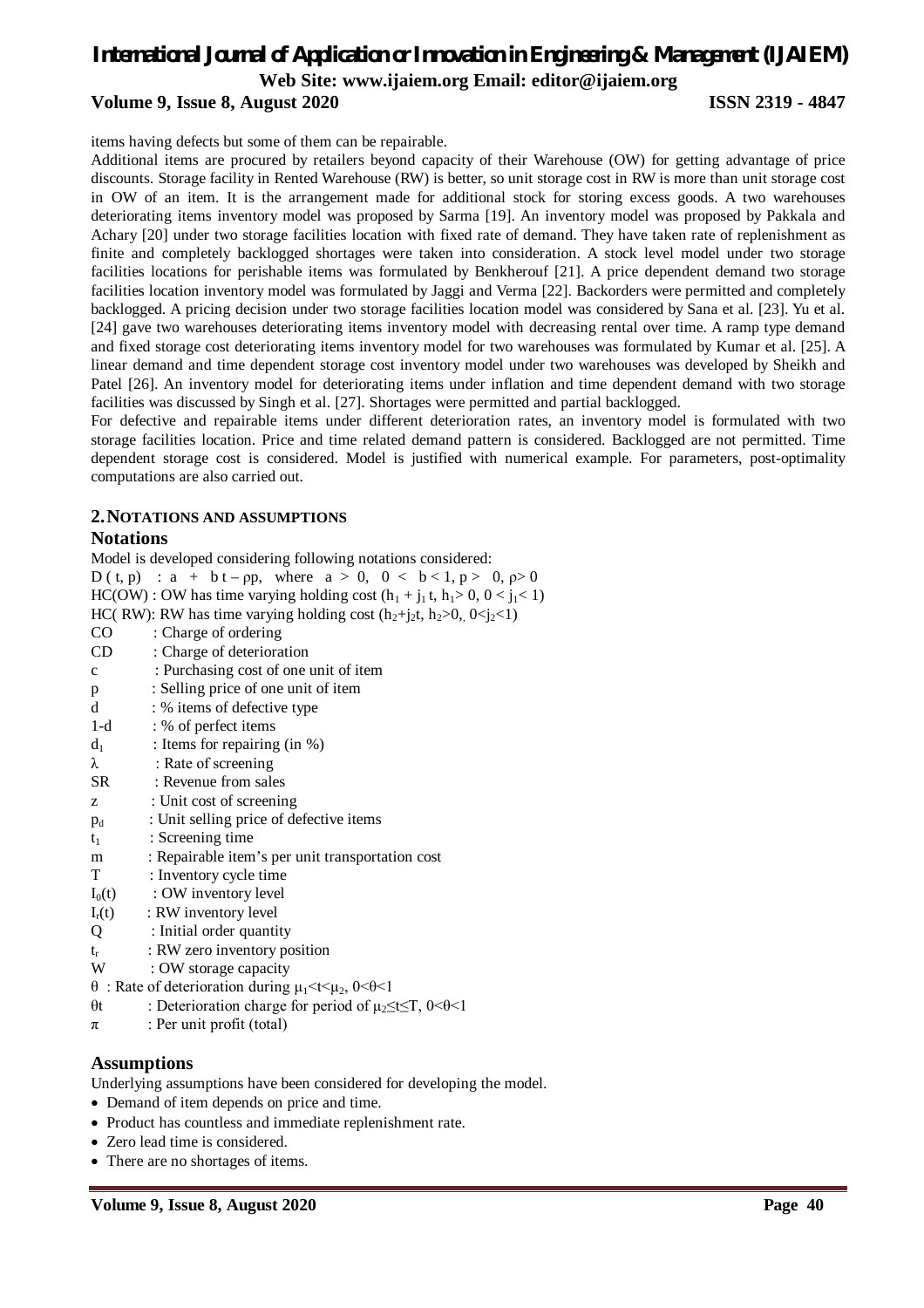# *International Journal of Application or Innovation in Engineering & Management (IJAIEM)*

**Web Site: www.ijaiem.org Email: editor@ijaiem.org**

**Volume 9, Issue 8, August 2020 ISSN 2319 - 4847**

- During screening process, demand occurs but is less than screening rate ( $\lambda$ ) i.e. a+bt-pp< $\lambda$
- Deterioration of items and defective items are independent.
- Some defective items are repairable items.
- In each cycle, no repairing or replacement of deteriorated items.
- Only one item is taken for analysis.
- Varying holding cost is considered.
- Screening machine takes very less time for inspection of items for verification means we say that screening rate  $(\lambda)$  is sufficiently large.
- Unlimited capacity in RW and finite W units capacity in OW.
- RW goods are first used and then OW goods are consumed.
- Unit storage cost of item in RW is higher than unit storage of item in OW.

#### **3. Modelling and Analysis**

Items of amount Q are received initially. An amount of d units (in %) are defective among Q items and out of these defective items, repairable items are  $d_1\%$ . These units, at rate of  $\lambda$  per unit time as shown in figure below go through screening process during time 0 to t<sub>1</sub>. Items which are found to be perfect are separated and from remaining  $Q - dQ =$  $Q(1-d)$  perfect quality items, own warehouse (OW) capacity W is first fulfilled and remaining perfect quality items  $Q(1-d)$ d) – W are stored in rented warehouse. Demand occurred during 0 to  $t_1$  will be fulfilled from these perfect quality items stored in rented warehouse. Moreover from these defective items repairable items are separated and sent for repairing to manufacturer and goods of defective quality as one lot sold at reduced price during end of phase. Level of inventory at  $t_1$  is I(t<sub>1</sub>). In RW inventory becomes zero at time  $t_r$  because of demand and OW inventory remains W. During interval  $(t_r, \mu_1)$ , OW inventory depletes due to demand, during interval  $(\mu_1, \mu_2)$ , because of demand as well as deterioration for rate θ, OW inventory depletes. In interval (μ<sub>2</sub>, T), due to deterioration rate and demand, inventory level depletes in OW. At end of cycle, warehouses inventory becomes nil.

Here 
$$
t_1 = \frac{Q}{\lambda}
$$
. (1)

and we put restriction for defective percentage (d) as:

$$
d \le 1 - \frac{(a+bt-\rho p)}{\lambda}.
$$
 (2)

Level of inventory for a cycle is shown below:





Following differential equations represent respective levels of inventory in RW and OW:

$$
\frac{dI_{0}(t)}{dt} = -(a + b t - \rho p), \qquad 0 \leq t \leq t_{r} \qquad (3)
$$
\n
$$
\frac{dI_{0}(t)}{dt} = 0, \qquad 0 \leq t \leq t_{r} \qquad (4)
$$
\n
$$
\frac{dI_{0}(t)}{dt} = -(a + b t - \rho p), \qquad t_{r} \leq t \leq \mu_{1} \qquad (5)
$$
\n
$$
\frac{dI_{0}(t)}{dt} + \theta I_{0}(t) = -(a + b t - \rho p), \qquad \mu_{1} \leq t \leq \mu_{2} \qquad (6)
$$
\n
$$
\frac{dI_{0}(t)}{dt} + \theta t I_{0}(t) = -(a + b t - \rho p), \qquad \mu_{2} \leq t \leq T \qquad (7)
$$

initial conditions taken are  $I_0(0) = W$ ,  $I_0(\mu_1) = S_1$ ,  $I_0(t_r) = W$ ,  $I_r(0) = Q$ -W,  $I_r(t_r) = 0$ ,  $I_0(T) = 0$ . Their solutions are given by

 $1T$  (  $t$  )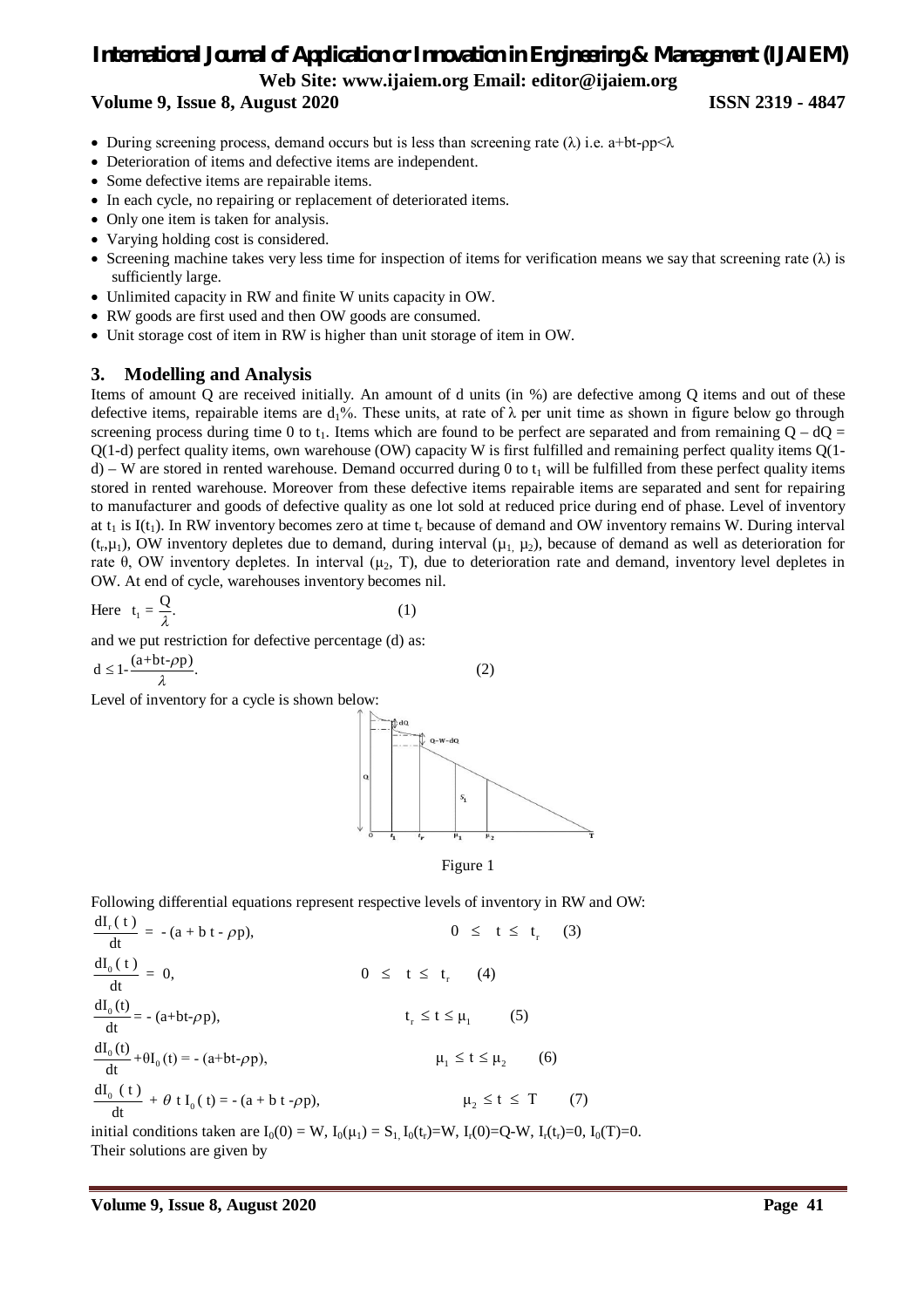**Volume 9, Issue 8, August 2020 ISSN 2319 - 4847**

$$
I_{r}(t) = (Q - W) - (at-\rho pt + \frac{1}{2}bt^{2})
$$
\n(8)  
\n
$$
I_{0}(t) = W
$$
\n(9)  
\n
$$
I_{0}(t) = S_{1} + (a-\rho p)(\mu_{1} - t) + \frac{1}{2}b(\mu_{1}^{2} - t^{2})
$$
\n(10)  
\n
$$
I_{0}(t) = \begin{bmatrix} a(\mu_{1} - t) - \rho p(\mu_{1} - t) + \frac{1}{2}a\theta(\mu_{1}^{2} - t^{2}) - \frac{1}{2}\rho p\theta(\mu_{1}^{2} - t^{2}) + \frac{1}{2}b(\mu_{1}^{2} - t^{2}) \\ + \frac{1}{3}b\theta(\mu_{1}^{3} - t^{3}) - a\theta t(\mu_{1} - t) + \rho pt(\mu_{1} - t) - \frac{1}{2}b\theta t(\mu_{1}^{2} - t^{2}) \end{bmatrix} + S_{1}(1 + \theta(\mu_{1} - t))
$$
\n(11)  
\n
$$
I_{0}(t) = \begin{bmatrix} a(\tau - t) - \rho p(\tau - t) + \frac{1}{6}a\theta(\tau^{3} - t^{3}) - \frac{1}{6}\rho p\theta(\tau^{3} - t^{3}) + \frac{1}{2}b(\tau^{2} - t^{2}) + \frac{1}{8}b\theta(\tau^{4} - t^{4}) \\ -\frac{1}{2}a\theta t^{2}(\tau - t) + \frac{1}{2}\rho p\theta t^{2}(\tau - t) - \frac{1}{4}b\theta t^{2}(\tau^{2} - t^{2}) \end{bmatrix}
$$
\n(12)

(higher powers of  $\theta$  are not considered)

 $dQ$  is defective items separated at time  $t_1$  after screening process. Therefore between  $t_1 \le t \le T$ , effective inventory is:

$$
I_r(t) = Q(1-d) - W - (a-\rho p)t - \frac{1}{2}bt^2.
$$
 (13)

Substituting  $t = \text{tr in (13)}$  gives

$$
Q = \frac{1}{(1-d)} \left[ W + (a - \rho p) t_r + \frac{1}{2} b t_r^2 \right]
$$
\n
$$
In equations (0) and (10) substituting t-tr gives (14)
$$

In equations  $(9)$  and  $(10)$  substituting t=tr gives  $I_0(t_r) = W$  (15)

$$
I_0(t_r) = S_1 + (a - \rho p) (\mu_1 - t_r) + \frac{1}{2} b (\mu_1^2 - t_r^2)
$$
 (16)

So from equations (15) and (16), we have

$$
S_1 = W - (a - \rho p) (\mu_1 - t_r) - \frac{1}{2} b (\mu_1^2 - t_r^2)
$$
 (17)

Under the assumption that for repairing, repairable items of amount  $d_1\%$  sent to manufacturer and before completion of cycle ( $\mu$ <sub>2</sub>t≤T), we receive back items after repairing. These repaired items before completion of cycle, are sold at original price. For sending to manufacturer and receiving back items repaired causes transportation cost. During  $\mu_2 \le t \le T$ , the stock level is:

$$
I_0(t) = \begin{bmatrix} a(T - t) - \rho p (T - t) + \frac{1}{6} a \theta (T^3 - t^3) - \frac{1}{6} \rho p \theta (T^3 - t^3) + \frac{1}{2} b (T^2 - t^2) \\ + \frac{1}{8} b \theta (T^4 - t^4) - \frac{1}{2} a \theta t^2 (T - t) + \frac{1}{2} \rho p \theta t^2 (T - t) - \frac{1}{4} b \theta t^2 (T^2 - t^2) \end{bmatrix} + d_1 Q
$$

(18)

Substituting in equations (11) and (18)  $t = \mu_2$ , we get

$$
I_{0}(\mu_{2}) = \begin{bmatrix} a(\mu_{1} - \mu_{2}) - \rho p(\mu_{1} - \mu_{2}) + \frac{1}{2}a\theta(\mu_{1}^{2} - \mu_{2}^{2}) - \frac{1}{2}\rho p\theta(\mu_{1}^{2} - \mu_{2}^{2}) + \frac{1}{2}b(\mu_{1}^{2} - \mu_{2}^{2}) \\ + \frac{1}{3}b\theta(\mu_{1}^{3} - \mu_{2}^{3}) - a\theta t(\mu_{1} - \mu_{2}) + \rho pt(\mu_{1} - \mu_{2}) - \frac{1}{2}b\theta t(\mu_{1}^{2} - \mu_{2}^{2}) \\ + S_{1}(1 + \theta(\mu_{1} - \mu_{2})) \end{bmatrix} + S_{1}(1 + \theta(\mu_{1} - \mu_{2})) \qquad (19)
$$
\n
$$
I_{0}(\mu_{2}) = \begin{bmatrix} a(T - \mu_{2}) - \rho p(T - \mu_{2}) + \frac{1}{6}a\theta(T^{3} - \mu_{2}^{3}) - \frac{1}{6}\rho p\theta(T^{3} - \mu_{2}^{3}) + \frac{1}{2}b(T^{2} - \mu_{2}^{2}) \\ + \frac{1}{8}b\theta(T^{4} - \mu_{2}^{4}) - \frac{1}{2}a\theta\mu_{2}^{2}(T - \mu_{2}) + \frac{1}{2}\rho p\theta\mu_{2}^{2}(T - \mu_{2}) - \frac{1}{4}b\theta t^{2}(T^{2} - \mu_{2}^{2}) \end{bmatrix} + d_{1}Q. \qquad (20)
$$

So from equations (19) and (20), we have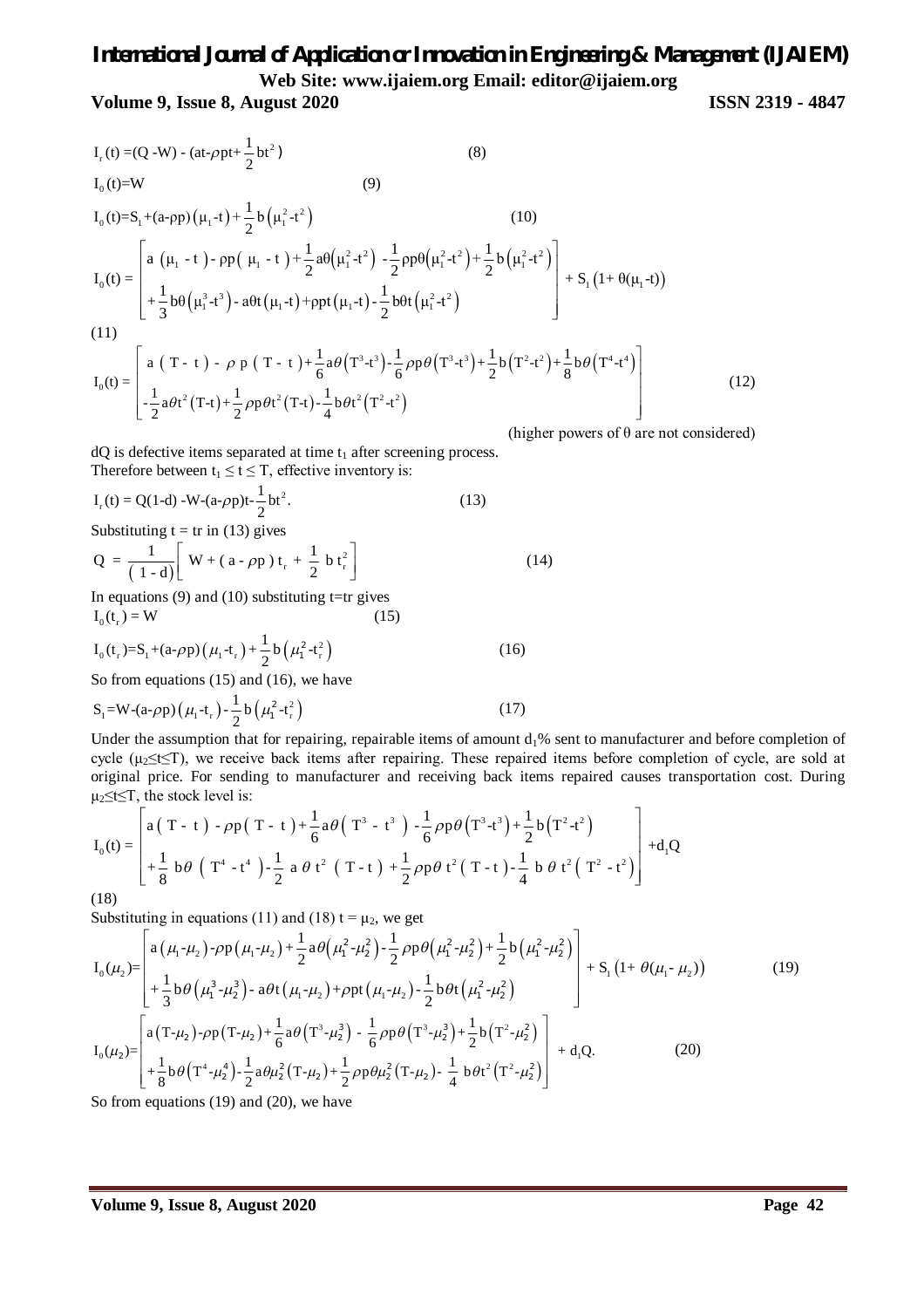## *International Journal of Application or Innovation in Engineering & Management (IJAIEM)* **Web Site: www.ijaiem.org Email: editor@ijaiem.org Volume 9, Issue 8, August 2020 ISSN 2319 - 4847**

$$
T = \frac{1}{b(\theta\mu_2^2d+2a^2\mu_2^2d+\mu_1^2+2b^2\theta\mu_2^2d^2t_1^2+8ab\mu_2^2d^2t_1^2+8b\theta^2\mu_2^2d^2t_1^2+8b\theta^2\mu_2^2d^2t_1^2+8b\theta^2\mu_2^2d^2t_1^2+4b^2\theta\mu_2^2d^2t_1^2+4b^2\theta\mu_2^2d^2t_1^2+8b\theta^2\mu_2^2dW\mu_1-8b\theta^2\mu_2^2dW\mu_2-4b\theta^2\mu_2^2d\mu_1^2-16b\theta^2\mu_1^2d\mu_1^2+4b\theta\mu_2^2d^2W\mu_1^2+8b\theta^2\mu_1^2dW\mu_1-8b\theta^2W\theta\mu_2-4b\theta^2a\theta\mu_1^2-16b\theta a\theta t_1\mu_1+16b\theta a\theta t_1\mu_2+4b\theta^2a^2\theta t_1^2\mu_2-8b\theta^2\theta^2\mu_1^2+8b\theta^2a\theta^2\mu_1^2+16b\theta^2\theta^2\mu_1^2+8b\theta^2a\theta^2\mu_1^2+8b\theta^2a\theta^2\mu_1^2+8b\theta^2a\theta^2\mu_1^2+8b\theta^2a\theta^2\mu_1^2+8b\theta^2a\theta^2\mu_1^2+8b\theta^2a\theta^2\mu_1^2\mu_1+4ab\theta^2\mu_1^2\mu_1+4b\theta^2\mu_1^2\mu_1+2ab\theta^2\mu_2^2t_1^2\mu_1+4ab\theta^2\mu_1^2\mu_1+2ab\theta^2\mu_2^2t_1^2\mu_1+4ab\theta^2\mu_1^2\mu_1^2+8b\theta^2\mu_1^2\mu_1^2+8b\theta^2\mu_1^2\mu_1^2+8b\theta^2\mu_1^2\mu_1^2+8b\theta^2\mu_1^2\mu_1^2+8b\theta^2\mu_1^2\mu_1^2+8b\theta
$$

Above equation (21) shows that T is not a decision variable, since it is function of W and  $t_r$ . Total profit consists of:

(i) Charge of ordering  $(CO) = B$  (22) (ii) Charge of screening cost  $(CSr) = z Q$  (23) (iii) Charge of transportation cost  $(CT) = m Q$  (24) (iv)  $HC(OW) = \int_{0}^{t_1} (h_1 + j_1t) I_0(t) dt + \int_{0}^{\mu_1} (h_1 + j_1t) I_0(t) dt + \int_{0}^{\mu_2} (h_1 + j_1t) I_0(t) dt + \int_{0}^{t_1} (h_1 + j_1t) I_0(t) dt$  $\mu_1$   $\mu_2$  $\mu_1$   $\mu_2$  T  $\int_{t_1}^{t_1}$  (1<sup>1</sup> 1  $\int_{t_1}^{t_2}$  1  $\int_{t_2}^{t_1}$  (1<sup>1</sup> 1  $\int_{t_1}^{t_1}$  1  $\int_{t_2}^{t_1}$  1  $\int_{t_1}^{t_2}$  1  $\int_{t_1}^{t_1}$  1  $\int_{t_2}^{t_1}$  1  $\int_{t_1}^{t_2}$  1  $\int_{t_2}^{t_1}$  1  $\int_{t_1}^{t_1}$  1  $\int_{t_2}^{t_1}$  1  $\int_{t$  $HC(OW) = \int (h_1 + j_1 t) I_0(t) dt + (h_1 + j_1 t) I_0(t) dt + (h_1 + j_1 t) I_0(t) dt + (h_1 + j_1 t) I_0(t) dt$  $\mu_1$   $\mu_2$  $\mu_1$   $\mu_2$  $\begin{bmatrix} t_1 & t_2 & \cdots & t_{n-1} & t_{n-1} & \cdots & t_{n-1} & \cdots & t_{n-1} & \cdots & t_{n-1} & \cdots & t_{n-1} & \cdots & t_{n-1} & \cdots & t_{n-1} & \cdots & t_{n-1} & \cdots & t_{n-1} & \cdots & t_{n-1} & \cdots & t_{n-1} & \cdots & t_{n-1} & \cdots & t_{n-1} & \cdots & t_{n-1} & \cdots & t_{n-1} & \cdots & t_{n-1} & \cdots & t_{n-1} & \cdots & t_{n-1} & \$  $\left[\int_{0}^{1}(h_1 + j_1t) I_0(t) dt + \int_{t_1}^{1}(h_1 + j_1t) I_0(t) dt + \int_{\mu_1}^{1}(h_1 + j_1t) I_0(t) dt + \int_{\mu_2}^{1}(h_1 + j_1t) I_0(t) dt\right]$  (25) (v)  $HC(RW) = \int_{0}^{t_1} (h_2 + j_2 t) I_r(t) dt + \int_{0}^{t_2} (h_2 + j_2 t)$ 1 2 <sup>1</sup> J<sub>2</sub>**t** J  $\bf{1}_r$  (*t*) at 1  $\bf{1}_r$  ( $\bf{1}_2$   $\bf{1}_2$   $\bf{1}_2$   $\bf{1}_r$  $0 \qquad \qquad t_1$  $HC(RW) = \int_{0}^{t_1} (h_2 + j_2 t) I_r(t) dt + \int_{0}^{t_2} (h_2 + j_2 t) I_r(t) dt$  $\left[\int_{0}^{t} (h_2 + j_2 t) I_r(t) dt + \int_{t_1}^{t} (h_2 + j_2 t) I_r(t) dt \right]$  (26) (vi) CD = c  $\int_{0}^{\frac{\mu_{2}}{2}}$  $\mu_2$ T  $CD = c \int_0^{\frac{\mu_2}{2}} \theta I_0(t) dt + \int_0^T \theta t I_0(t) dt$  $\mu_1$   $\mu_2$  $\begin{pmatrix} \mu_2 \\ \int dI_0(t) dt + \int dI_0(t) dt \end{pmatrix}$  $\left(\int_{\mu_1} \theta I_0(t) dt + \int_{\mu_2} \theta t I_0(t) dt\right)$  (27)

(vii)  $SR =$  Revenue generated during the cycle + Revenue from defective units + Revenue from units repaired

$$
=p\left(\int_{0}^{T}(a+bt-\rho p)dt\right)+p_{d}(d-d_{1})Q-p(d-d_{1})Q = p\left(aT-\rho p T+\frac{1}{2}bT^{2}\right)+p_{d}(d-d_{1})Q-p(d-d_{1})Q
$$

(28)

(by not considering higher powers of θ)

(29)

Total profit (
$$
\pi
$$
) of a cycle is:  
\n
$$
\pi = \frac{1}{T} \left[ SR - CO - CSr - CT - HC(RW) - HC(OW) - CD \right]
$$

Putting value in equation (29) from equations (22) to (28) provides total profit per unit. Profit in terms of  $t_r$  and p, can be obtained by putting values of S<sub>1</sub> and T from equation (17) and (21), and  $\mu_1 = v_1T$  and  $\mu_2 = v_2T$  in equation (29). From equation (29) considering differentiation in regard to  $t_r$  and p, and putting zero in resulting terms, we get

i.e. 
$$
\frac{\partial \pi(t_r, p)}{\partial t_r} = 0
$$
,  $\frac{\partial \pi(t_r, p)}{\partial p} = 0$ , (30)

**Volume 9, Issue 8, August 2020 Page 43**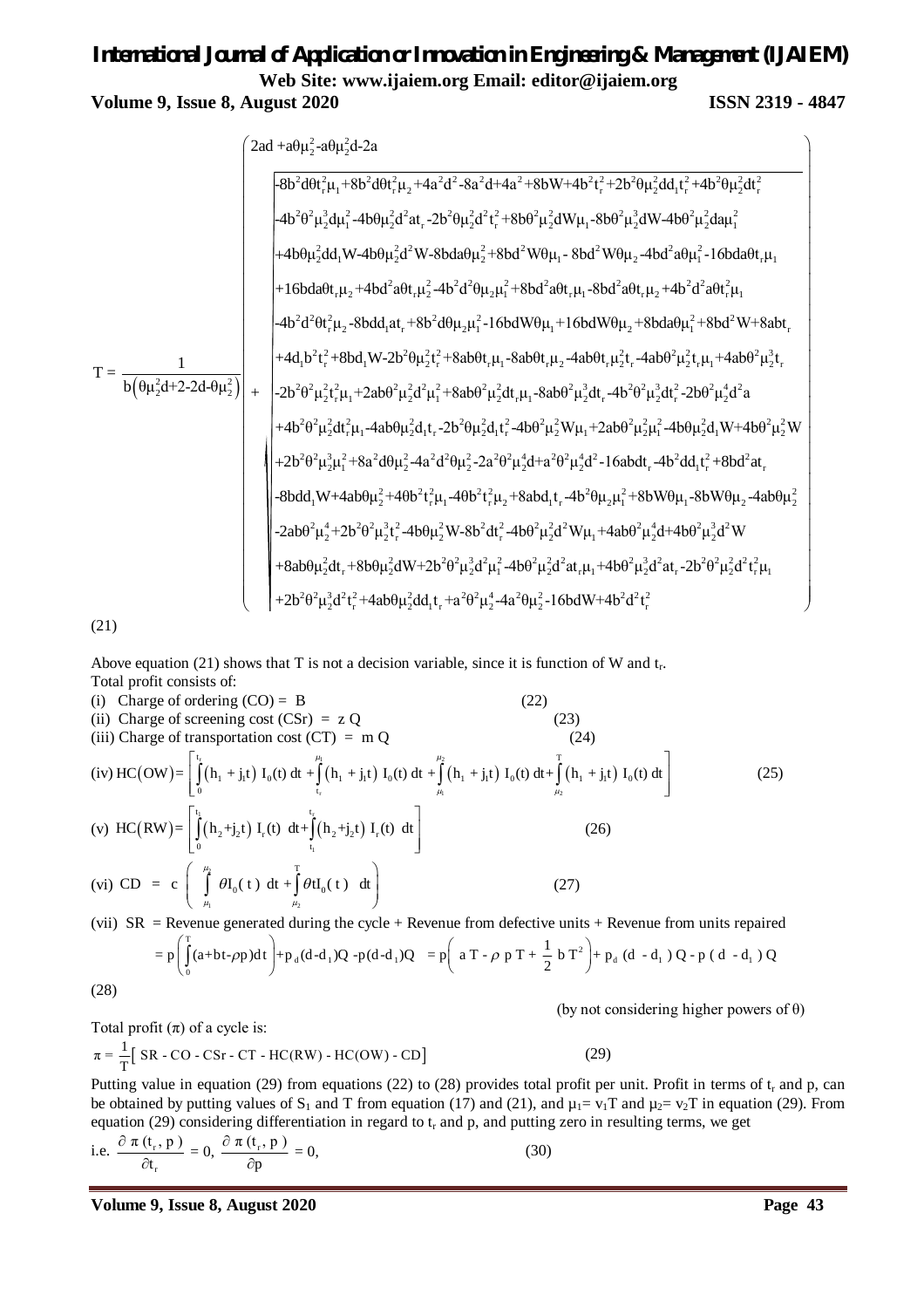# *International Journal of Application or Innovation in Engineering & Management (IJAIEM)* **Web Site: www.ijaiem.org Email: editor@ijaiem.org Volume 9, Issue 8, August 2020 ISSN 2319 - 4847**

provided it satisfies the condition

$$
\begin{vmatrix}\n\frac{\partial \pi^2(t_r, p)}{\partial t_r^2} & \frac{\partial \pi^2(t_r, p)}{\partial t_r \partial p} \\
\frac{\partial \pi^2(t_r, p)}{\partial p \partial t_r} & \frac{\partial \pi^2(t_r, p)}{\partial p^2}\n\end{vmatrix} > 0.
$$
\n(31)

### **4. NUMERICAL ILLUSTRATION**

Taking B = 100, W = 95, a = 500, b = 0.05, c = 25, d = 0.05, d<sub>1</sub> = 0.03, p<sub>d</sub>= 15,  $\lambda$ =10000,  $\theta$ =0.05,  $\rho$ =5, h<sub>1</sub> = 2, j<sub>1</sub>=0.04,  $h_2 = 6$ , j<sub>2</sub>=0.08, z = 0.40, m = 70, v<sub>1</sub>=0.30, v<sub>2</sub>=0.50, in suitable terms. Resulting values are: t<sub>r</sub>\* = 0.0753, p\* = Rs. 51.6771, Profit\*= Rs. 11264.5333 and Q\*=119.1513.

Above numerical also satisfies condition of equation (31). Concavity of profit function is shown in graphs below.



#### **5 POST-OPTIMALITY ANALYSIS**

Study of one parameter at a time, post-optimality results of above illustration is done here.

| <b>Post-optimality Analysis</b> |        |       |        |                |         |  |  |  |  |
|---------------------------------|--------|-------|--------|----------------|---------|--|--|--|--|
| Parameter                       | $\%$   | $t_r$ | p      | Profit         | Q       |  |  |  |  |
| a                               | $+20$  | 0.085 | 61.653 | 16481.777      | 126.194 |  |  |  |  |
|                                 | $\%$   | 3     | 7      | 6              | 6       |  |  |  |  |
|                                 | $+10$  | 0.080 | 56.665 | 13750.594      | 122.709 |  |  |  |  |
|                                 | $\%$   | 9     | 0      | 7              | 6       |  |  |  |  |
|                                 | $-10%$ | 0.067 | 46.690 |                | 115.432 |  |  |  |  |
|                                 |        | 7     | 0      | 9023.6336      | 1       |  |  |  |  |
|                                 | $-20%$ | 0.057 | 41.703 |                | 111.589 |  |  |  |  |
|                                 |        | 5     | 9      | 7027.9372      | 7       |  |  |  |  |
| $\theta$                        | $+20$  | 0.071 | 51.678 | 11258.918      | 118.158 |  |  |  |  |
|                                 | $\%$   | 4     | 3      | 9              | 9       |  |  |  |  |
|                                 | $+10$  | 0.073 | 51.677 | 11261.718      | 118.642 |  |  |  |  |
|                                 | $\%$   | 3     | 7      | 8              | 4       |  |  |  |  |
|                                 | $-10%$ | 0.077 | 51.676 | 11267.362      | 119.660 |  |  |  |  |
|                                 |        | 3     | 5      | 6              | 2       |  |  |  |  |
|                                 | $-20%$ | 0.079 | 51.675 | 11270.207      | 120.169 |  |  |  |  |
|                                 |        | 3     | 9      | $\overline{0}$ | 1       |  |  |  |  |
| $h_1$                           | $+20$  | 0.065 | 51.687 | 11241.968      | 116.629 |  |  |  |  |
|                                 | $\%$   | 4     | 7      | 2              | 7       |  |  |  |  |
|                                 | $+10$  | 0.070 | 51.682 | 11253.206      | 117.877 |  |  |  |  |
|                                 | %      | 3     | 3      | 3              | 7       |  |  |  |  |

# **Table 1**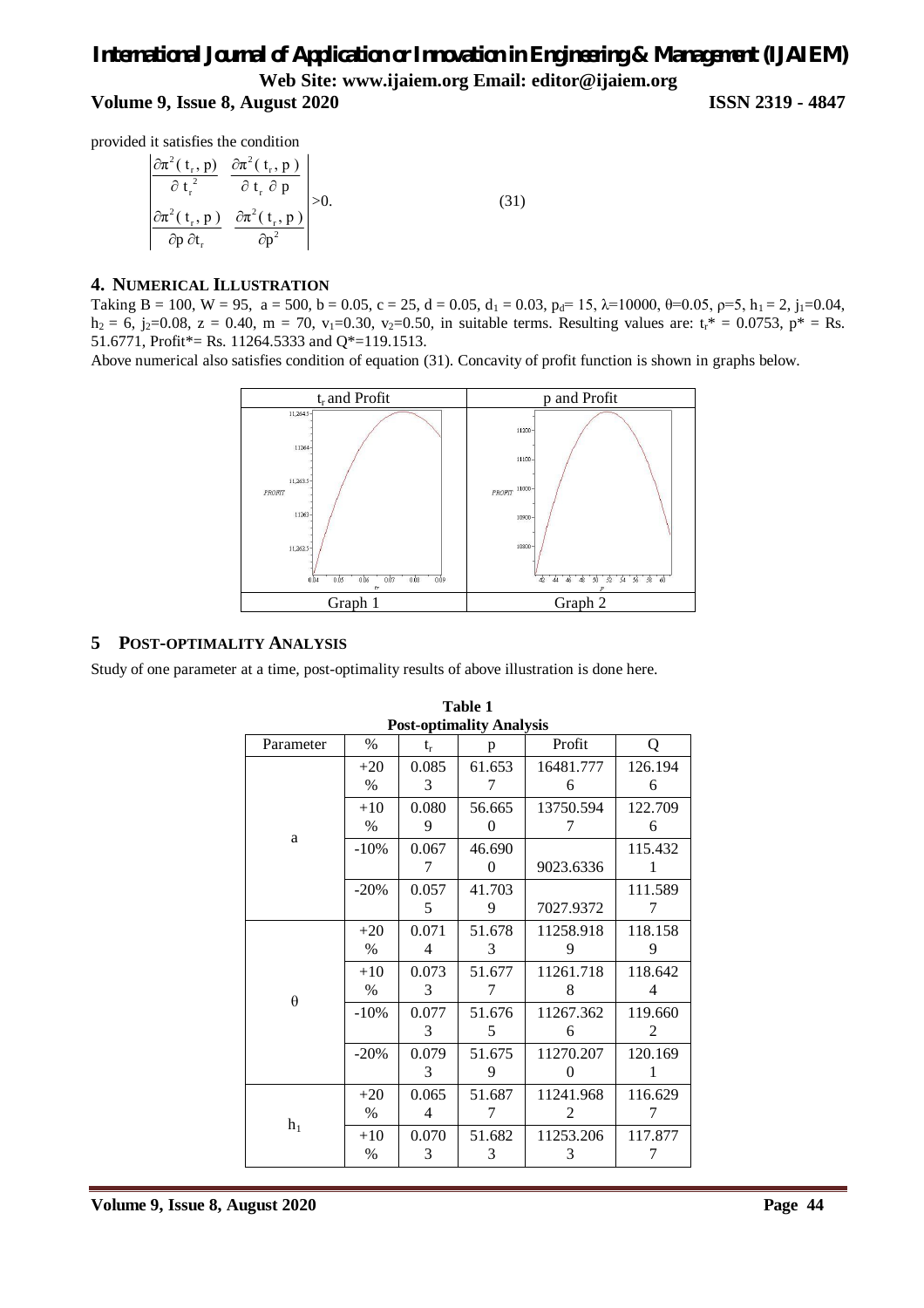**Volume 9, Issue 8, August 2020 ISSN 2319 - 4847**

|                     | $-10%$ | 0.080            | 51.672           | 11275.946        | 120.374        |
|---------------------|--------|------------------|------------------|------------------|----------------|
|                     |        | $\mathbf{1}$     | $\boldsymbol{0}$ | 2                | $\overline{2}$ |
|                     | $-20%$ | 0.084            | 51.667           | 11287.442        | 121.597        |
|                     |        | 9                | $\mathbf{1}$     | 3                | 3              |
| h <sub>2</sub><br>B | $+20$  | 0.064            | 51.689           | 11262.769        | 116.400        |
|                     | $\%$   | 5                | $\boldsymbol{0}$ | 5                | $\overline{4}$ |
|                     | $+10$  | 0.069            | 51.683           | 11263.594        | 117.673        |
|                     | $\%$   | 5                | $\overline{4}$   | 5                | 8              |
|                     | $-10%$ | 0.082            | 51.669           | 11265.614        | 120.883        |
|                     |        | $\mathbf{1}$     | 8                | 1                | 9              |
|                     | $-20%$ | 0.090            | 51.661           | 11266.875        | 122.973        |
|                     |        | 3                | 3                | 6                | 8              |
|                     | $+20$  | 0.100            | 51.740           | 11221.434        | 125.603        |
|                     | $\%$   | 8                | 1                | 4                | 4              |
|                     | $+10$  | 0.088            | 51.709           | 11242.694        | 122.417        |
|                     | %      | $\overline{c}$   | 2                | 4                | 3              |
|                     | $-10%$ | 0.062            | 51.643           | 11287.002        | 115.779        |
|                     |        | $\boldsymbol{0}$ | $\overline{4}$   | $\overline{c}$   | 6              |
|                     | $-20%$ | 0.048            | 51.608           | 11310.159        | 112.276        |
|                     |        | $\overline{c}$   | $\boldsymbol{0}$ | 9                | 3              |
| $\rho$              | $+20$  | 0.074            | 43.344           |                  | 122.334        |
|                     | $\%$   | 9                | 5                | 9229.3573        | 3              |
|                     | $+10$  | 0.075            | 47.132           | 10154.311        | 120.896        |
|                     | $\%$   | $\,1\,$          | $\boldsymbol{0}$ | $\,$ 8 $\,$      | 9              |
|                     | $-10%$ | 0.075            | 57.232           | 12621.777        | 116.972        |
|                     |        | $\overline{4}$   | $\overline{2}$   | $\boldsymbol{0}$ | $\overline{2}$ |
|                     | $-20%$ | 0.075            | 64.176           | 14318.676        | 114.254        |
|                     |        | 6                | 3                | 1                | $\overline{2}$ |
| λ                   | $+20$  | 0.075            | 51.676           | 11264.690        | 119.176        |
|                     | $\%$   | $\overline{4}$   | 6                | 5                | 9              |
|                     | $+10$  | 0.075            | 51.676           | 11264.619        | 119.151        |
|                     | $\%$   | 3                | 8                | $\theta$         | $\overline{4}$ |
|                     | $-10%$ | 0.075            | 51.677           | 11264.428        | 119.125        |
|                     |        | $\overline{c}$   | $\overline{4}$   | 5                | 7              |
|                     | $-20%$ | 0.075            | 51.677           | 11264.297        | 119.100        |
|                     |        | $\,1$            | $\boldsymbol{7}$ | 5                | $\overline{2}$ |

Calculation of table 1 shows that increase or decrease in values of profit and order quantity occurs when parameter 'a' increases/ decreases.

Also when parameter  $h_1$  increases/ decreases, then total profit and order quantity decrease/ increase.

Moreover, when increase/decrease in parameters B and  $h_2$  occur, then profit also shows decrease/increase and order quantity shows increase/ decrease.

Total profit and order quantity show very minor change in values when value of parameter θ changes.

Total profit and order quantity show almost no change in values when value of parameter  $\lambda$  changes.

### **6 CONCLUSION**

For defective and repairable items development of model is done in this paper with two warehouses under time and price dependent demand situation. Post-optimality computations for parameters are done which show that due to variation in parameter values, there is corresponding variation in order quantity and profit.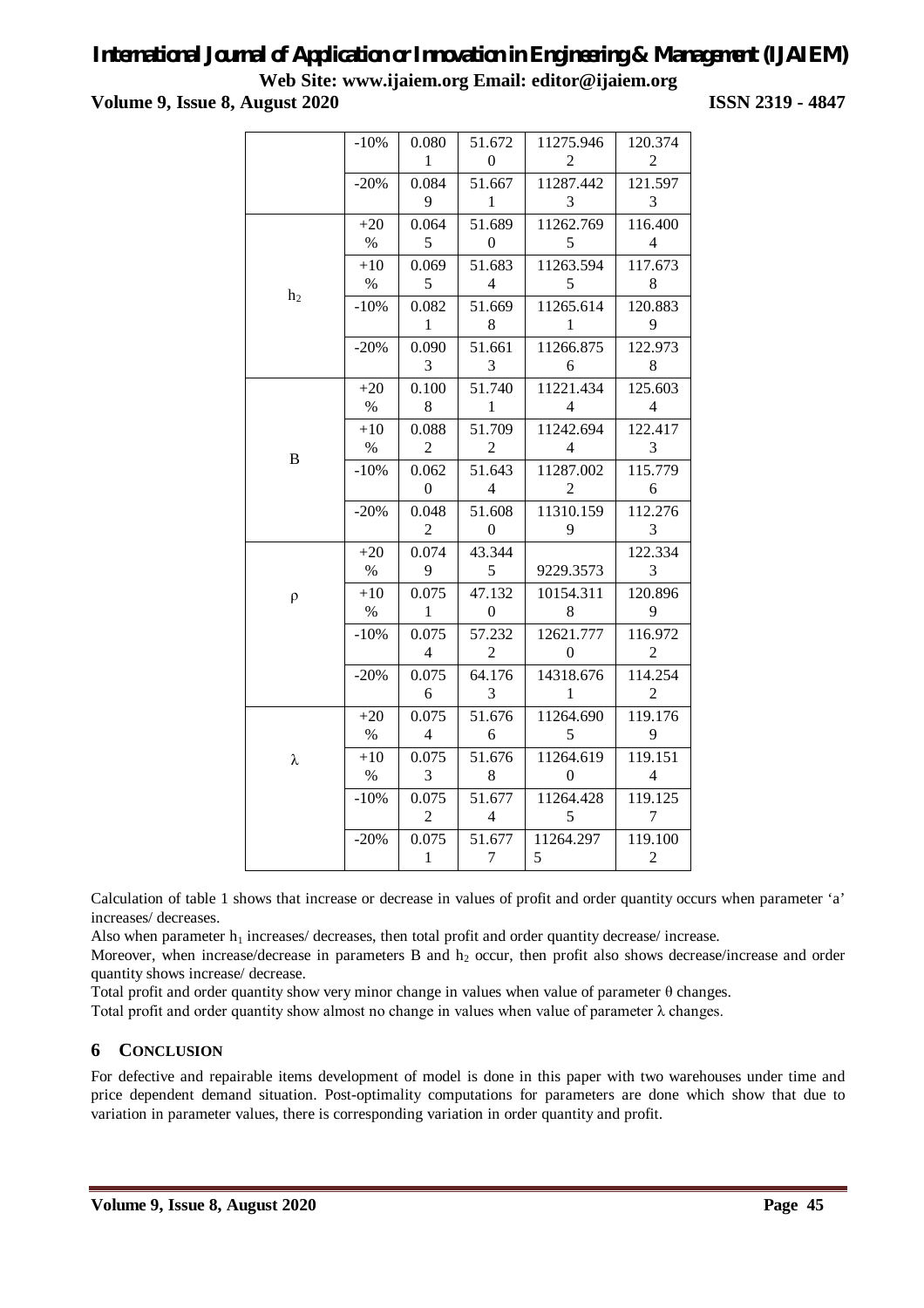#### **Volume 9, Issue 8, August 2020 ISSN 2319 - 4847**

#### **References**

- [1] Y.K. Shah and M.C. Jaiswal (1977): An order level inventory model for a system with constant rate of deterioration; Opsearch, Vol. 14, pp.174-184.
- [2] R. Gupta and P. Vrat (1986). Inventory model for stock dependent consumption rate. Opsearch, Vol. 23, pp. 19-24.
- [3] B.N. Mandal and S. Phaujdar (1998): A note on inventory model with stock dependent consumption rate; Opsearch, Vol. 26, pp. 43-46.
- [4] R.N. Mukhopadhyay, R.N. Mukherjee and K.S. Chaudhary (2004): Joint pricing and ordering policy for deteriorating inventory; Computers and Industrial Engineering, Vol. 47, pp. 339-349.
- [5] S.K. Patra, T.K. Lenka and P.C. Ratha (2010): An order level EOQ model for deteriorating items in a single warehouse system with price depended demand in nonlinear (quadratic) form; International J. of Computational and Applied Mathematics, Vol. 5, pp. 277-288.
- [6] S.S. Routray, S. Mishra, S.K. Paikray and U.K. Misra (2015): A model on deteriorating items with price dependent demand rate; Int. J. of Recent Research in Applied Studies, Vol. 25, No. 2, pp. 44-49.
- [7] R. Patel and S.R. Sheikh (2015): Inventory model with different deterioration rates under linear demand and time varying holding cost; International J. Mathematics and Statistics Invention, Vol. 3, No. 6, pp. 36-42.
- [8] I. Aliyu, and B. Sani (2018): An inventory model for deteriorating items with generalised exponential decreasing demand, constant holding cost and time-varying deterioration rate; American J. Oper. Res., Vol. 8, pp. 1-16.
- [9] R. Sundararajan and M. Prabha (2019): An inventory model for non-instantaneous deteriorating items with multivariate demand and backlogging under inflation; Journal of Management Analytics, Vol. 6, No.3, 2019, pp. 302-322.
- [10]H.L. Lee. and M.J. Rosenblatt (1985): Optimal inspection and ordering policies for products with imperfect quality; IIE Transactions, Vol. 17, No. 3, pp. 284-289.
- [11]T.C.E. Cheng (1991): An economic quantity model with demand dependent unit production cost and imperfect production process; IIE Transactions, Vol. 23, pp. 23-28.
- [12]M.K. Salameh and M.Y. Jaber (2000): Economic production quantity model for items with imperfect quality; J. Production Eco., Vol. 64, pp. 59-64.
- [13]S.K. Goyal and L.E.C.Barron (2002): Note on economic production quantity model for item with imperfect quality – a practical approach; Int. J. Prod. Eco., Vol. 77, pp. 85-87.
- [14]S.S. Patel and R.D. Patel (2012) : EOQ model for weibull deteriorating items with imperfect quality and time varying holding cost under permissible delay in payments; Global J. Mathematical Science: Theory and Practical, Vol. 4, No. 3, pp. 291-301.
- [15]C.K. Jaggi, S. Tiwari and A. Shafi, A. (2015): Effect of deterioration on two warehouse inventory model with imperfect quality; Computers and Industrial Engineering, Vol. 88, pp. 378-385.
- [16]R. Uthayakumar and T. Sekar (2017): A multiple production setups inventory model for imperfect items considering salvage value and reducing environmental pollution; Oper. Res. And Appl.: An International Journal, Vol. 4, No. 1, pp. 1-16.
- [17]R.K. Yadav and R. Kumar (2014): An inventory model for repairable items with linear demand; IOSR Journal of Mathematics, Vol. 10, No. 6, pp. 1-6.
- [18]U.B. Gothi, M. Joshiand K. Parmar (2017): An inventory model of repairable items with exponential deterioration and linear demand rate; IOSR Journal of Mathematics, Vol. 13, No. 3, pp. 75-82.
- [19]K.V.S. Sarma (1987):A deterministic inventory model for deteriorating items with two storage facilities", Euro. J. O.R., Vol. 29, pp. 70-72.
- [20]T.P.M. Pakkala and K.K. Achary (1992): A deterministic inventory model for deteriorating items with two warehouses and finite replenishment rates; Euro. J. Oper. Res., Vol. 57, pp. 71-76.
- [21]L. Benkherouf (1997): A deterministic order level inventory model for deteriorating items with two storage facilities; International J. Prod. Eco., Vol. 48, pp. 167-175.
- [22]C.K. Jaggi and P. Verma (2008): Joint optimization of price and order quantity with shortages for a two warehouse system; TOP, Vol. 16, pp. 195-213.
- [23]S.S. Sana, S.K. Mondal, B.K. Sarkar and K. Chaudhari (2011): Two warehouse inventory model on pricing decision; International J. of Management Science and Engineering Management, Vol. 6(6), pp. 467-480.
- [24]J.C.P. Yu, S.J. Cheng, M. Padilan and H.M. Wee (2012): A two warehouse inventory model for deteriorating items with decreasing rental over time; Proc. of the Asia Pacific Industrial Engineering & Management Systems Conference, (Eds.) V. Kachitvichyyanukul, H.T. Luong and R. Pitakaso, pp. 2001-2010
- [25]V. Kumar, A. Sharma and C.B. Gupta (2015): Two warehouse partial backlogging inventory model for deteriorating items with ramp type demand; Innovative Systems Design and Engineering, Vol. 6, No. 2, pp. 86-97.

[26]S.R. Sheikh and R.D. Patel (2017): Two warehouse inventory model with different deterioration rates under linear